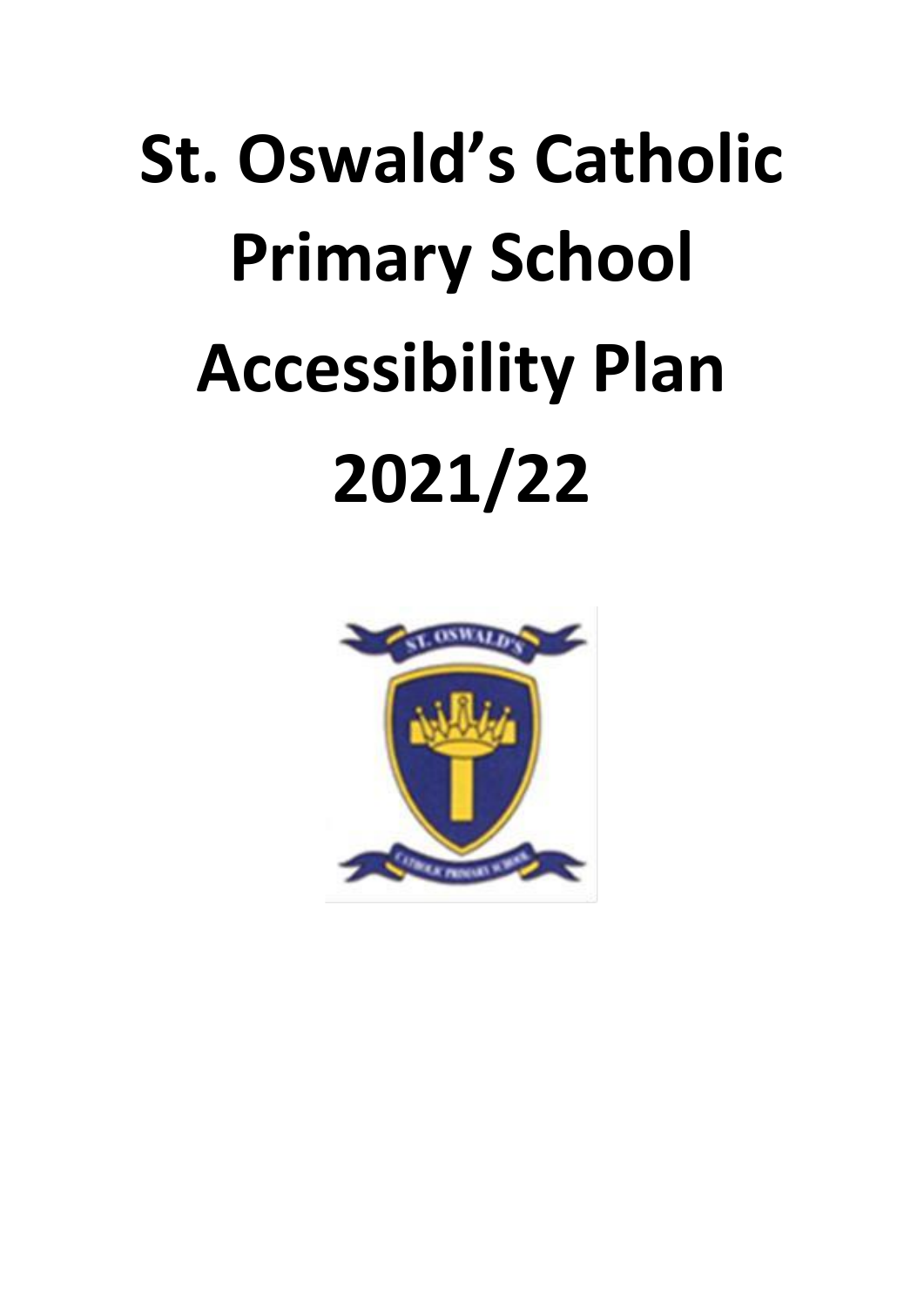#### 1. Introduction

Schools' duties around accessibility for disabled pupils

Schools and Local Authorities need to carry out accessibility planning for disabled pupils. These are the same duties as previously existed under the Disability Discrimination Act and have been replicated in the Equality Act 2010

Part 5A of the Disability Discrimination Act 1995 (DDA) requires the governing body to:

 promote equality of opportunity for disabled people: pupils, staff, parents, carers and other people who use the school or may wish to; and

 prepare and publish a Disability Equality Scheme to show how they will meet these duties.

This Accessibility Plan and the accompanying action plan forms part of the Disability Equality

Scheme and sets out how the governing body will improve equality of opportunity for disabled people.

The SEN and Disability Act 2001 extended the Disability Discrimination Act to cover education, so since 2002 the Governing Body has had three key duties towards disabled pupils under part 4 of the Disability Discrimination Act.

 Not to treat disabled pupils less favourably for reasons related to their disability

 To make reasonable adjustments for disabled pupils, so that they are not at a substantial disadvantage including potential adjustments which may be needed in the future.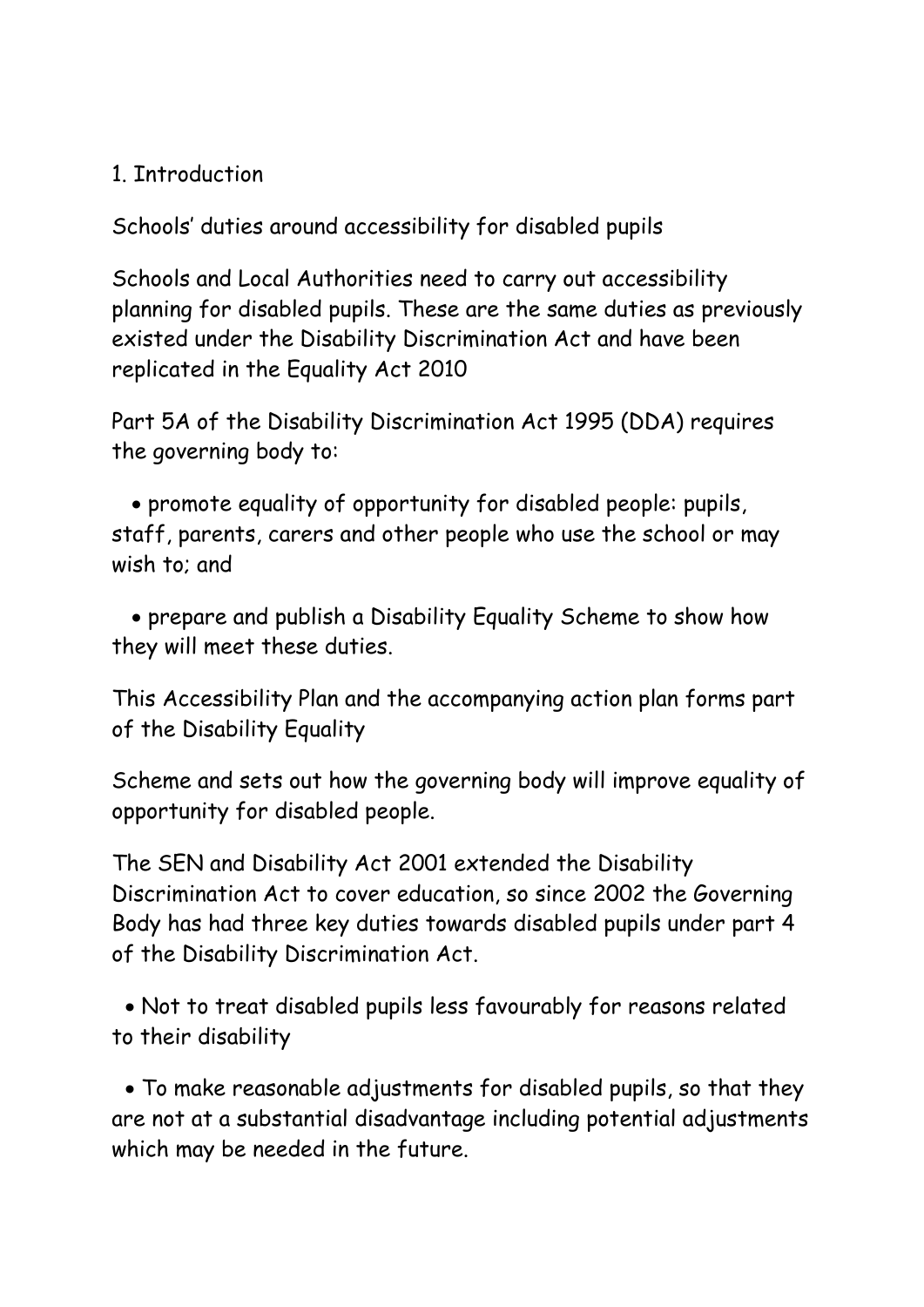To plan to increase access to education for disabled pupils.

This plan sets out the proposals of the Governing Body of the school to increase access to education for disabled pupils in the three areas required by the planning duties in the Disability Discrimination Act.

 increasing the extent to which disabled pupils can participate in the school curriculum;

 improving the environment of the school to increase the extent to which disabled pupils can take advantage of education and associated services;

 improving the delivery to disabled pupils of information which is provided in writing for pupils who are not disabled.

It is a requirement that the school's Accessibility Plan is resourced, implemented and reviewed and revised as necessary. Attached is an action plan, (Appendix 1) showing how the school will address priorities identified in the plan.

This plan incorporates the school's intention to increase access to education for disabled pupils.

In drawing up the Accessibility Plan the school has set the following priorities:

 To provide safe access throughout the school for all school users, irrespective of their disability.

 To ensure that the teaching and learning environment and the resources used are suitable for all staff and pupils, tailoring the requirements to suit individual needs.

 To provide training to all staff regarding the needs of disabled people and how to provide assistance to enable them to enjoy the school experience as fully as possible.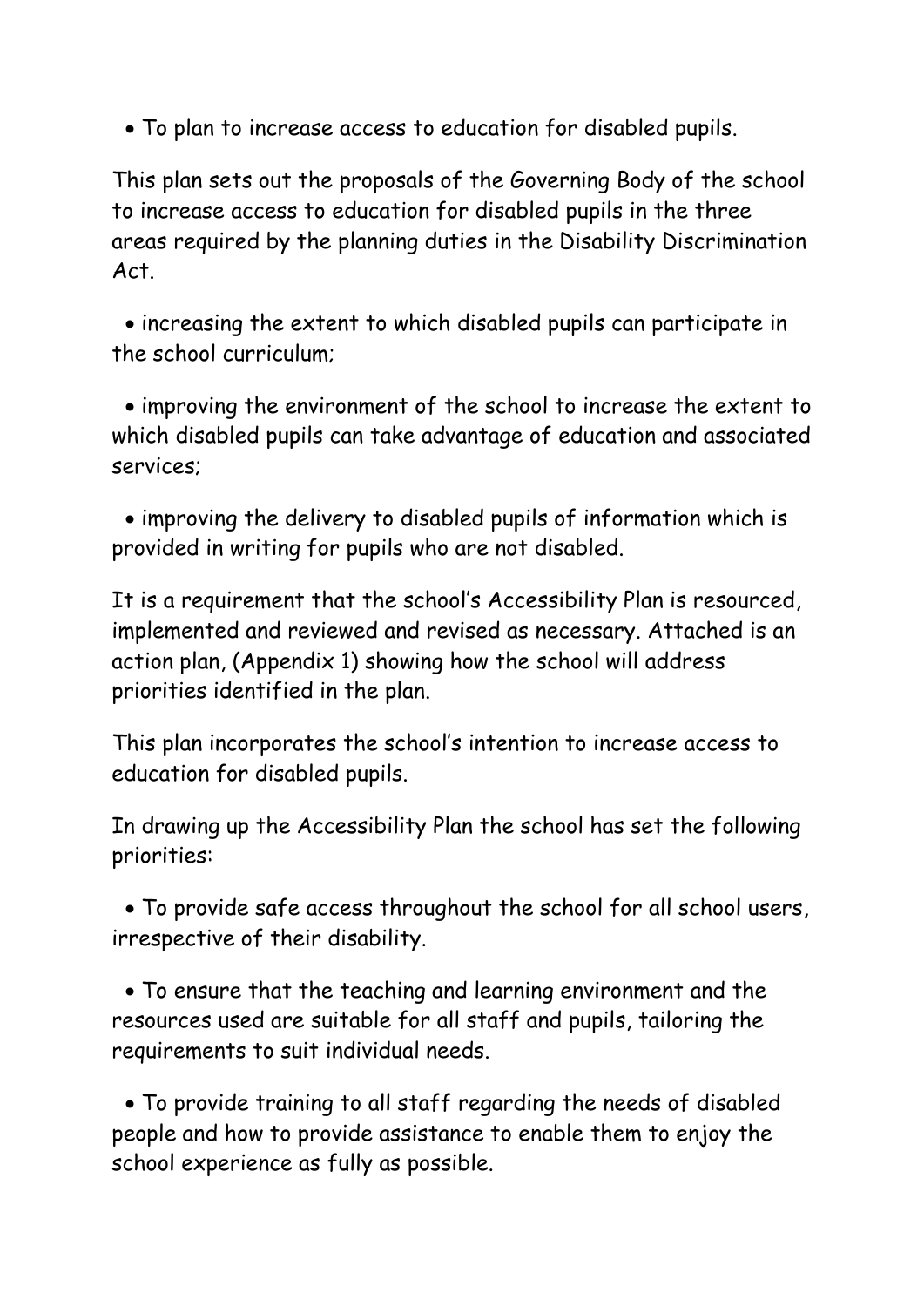At St. Oswald's Catholic Primary School we are committed to establishing equality for all pupils, their parents, staff and other users of the school. This is reflected in our school aims, which state:

St.Oswald's Primary School aims:

to provide a safe, secure, stimulating and supportive atmosphere where each child is valued

to nurture children towards positive self-worth, self-confidence as learners and to help

each child mature socially and emotionally

to secure an inclusive learning environment and to support individual pupils

i) with special educational needs

ii) with disabilities

1.1.2 It is the responsibility of the whole school community to implement this scheme in a manner which promotes the inclusive ethos of our school.

### **1.2 The Involvement of Disabled Children and Young People, Staff and Parents**

In preparing this Accessibility Plan, disabled people, including pupils, parents and governors were involved as described in the Disability Equality Scheme. It has been informed by analysis of pupil & staff data and additional information gathered.

2. According to the Act a "disabled person is defined as someone who has a physical or mental impairment which has an effect on his or her ability to carry out normal day-to-day activities". The effect must be substantial, long term and adverse. The Disability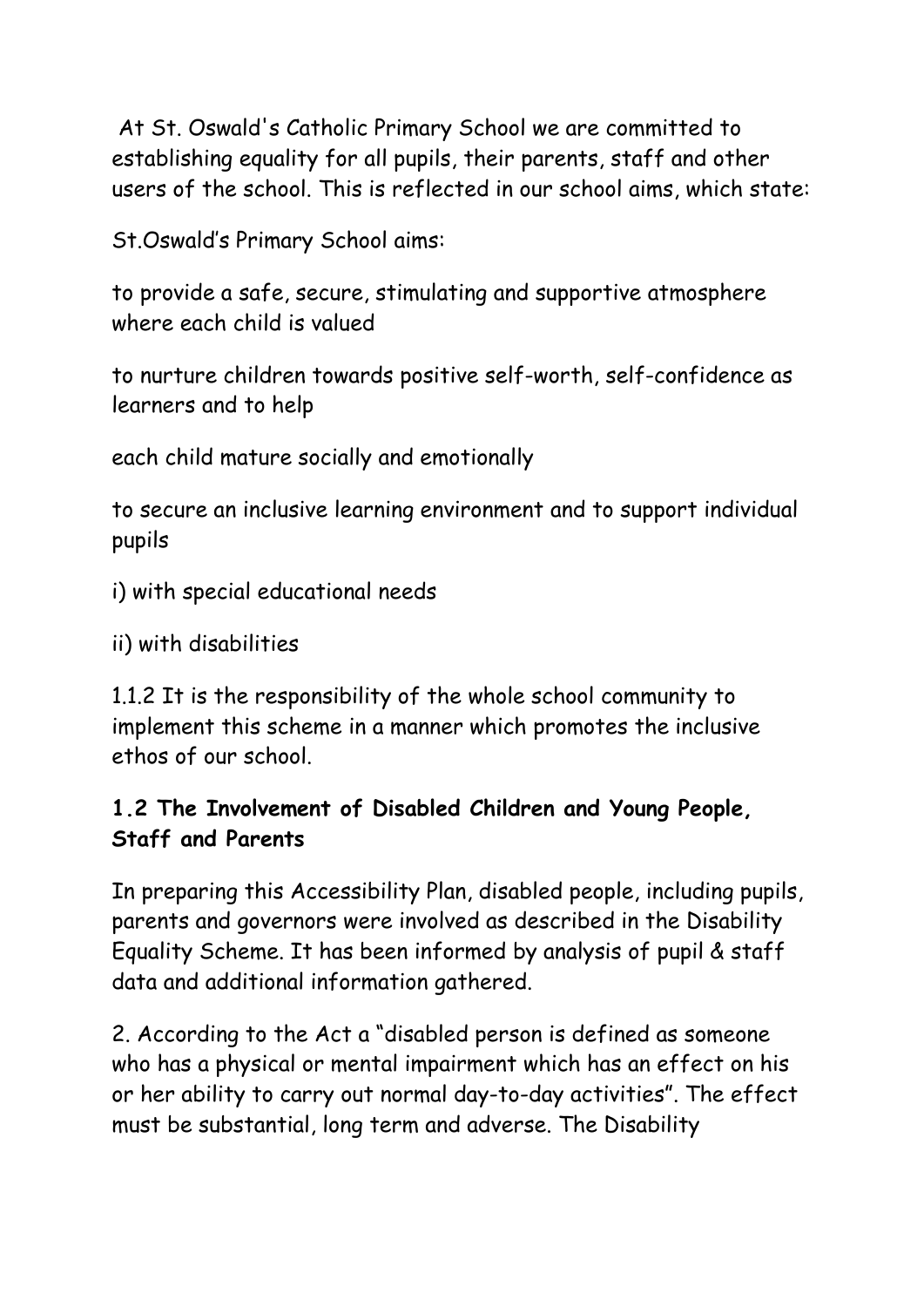Discrimination Act definition of disability covers physical disabilities, sensory impairments and learning disabilities.

3. St. Oswald's Catholic Primary School is committed to equal opportunities and inclusion. This strategy should be considered alongside the following school policy documents:

- Disability Equality Scheme
- Special Educational Needs
- Equal Opportunities
- Inclusion (Statement within all school policies)

#### **4. This plan considers the following three areas as identified in the introduction:**

4.1 Increasing the extent to which disabled pupils can participate in the school's curriculum by securing relevant staff training and ensuring appropriate classroom organisation

4.2 Improving the physical environment of the school such as ramps and handrails as well as physical aids to access education such as appropriate seating and ICT equipment

4.3 Improving the delivery to disabled pupils of information which is already provided to pupils who are not disabled. This should be done within a reasonable period of time and in formats that take account of any views expressed by pupils or parents about their preferred means of communication such as Braille, audio tape, large print and the provision of information orally.

### **5. Increasing the extent to which disabled pupils can participate in the school curriculum**

The school SEN policy ensures that staff identify, assess and arrange suitable provision for pupils with disabilities and special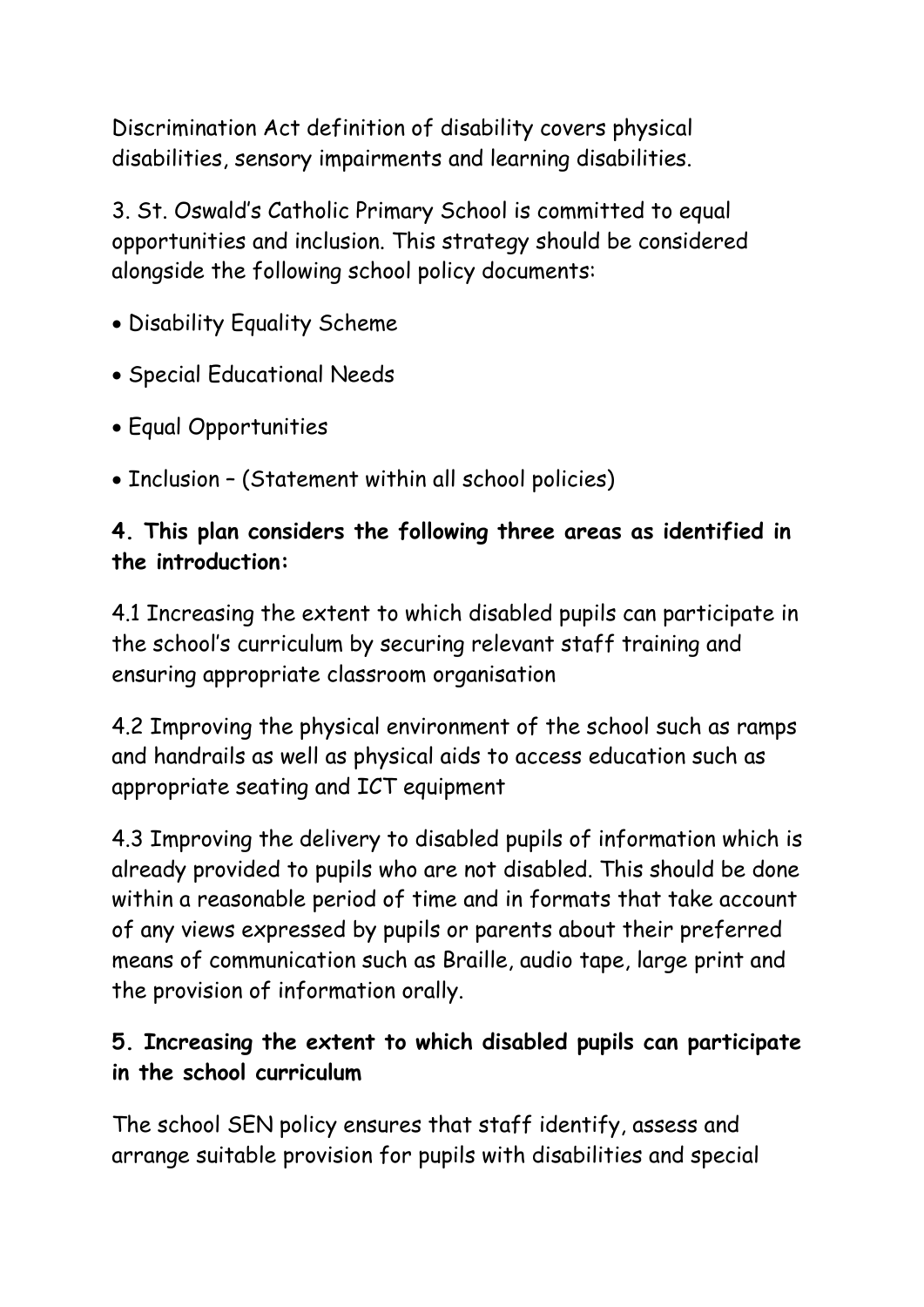educational needs. Working with the LA and Educational Psychology Service, the Inclusion Manager manages the Statutory Assessment Process; ensuring additional resources are available where appropriate.

The school Pastoral Manager provides additional support for pupils and supports teachers in implementing strategies for improving pupils' behaviour and access to learning.

The school works closely with specialist services including:

- Hearing Impaired Children's service
- Visual Impairment Advisory and Support Service
- Occupational Therapists and Physiotherapists
- Speech and Language Therapy
- Hope and Willow Grove Special School Outreach Team

## **6. Improving access to the physical environment of the school**

This element of the Planning Duty covers all areas of the physical environment such as external areas, buildings and fixtures and fittings.

The aim is to continue to enhance the environment to meet the needs of all pupils and ensure that they have access to all aspects of education offered by St.Oswald's Catholic Primary School.

## **7. Improving the delivery of information to disabled persons**

Staff are aware of the services available through the Local Authority for converting written information into alternative formats.

8. This Access Improvement Plan is reviewed annually by the Governors' Curriculum Committee. In addition it will be reviewed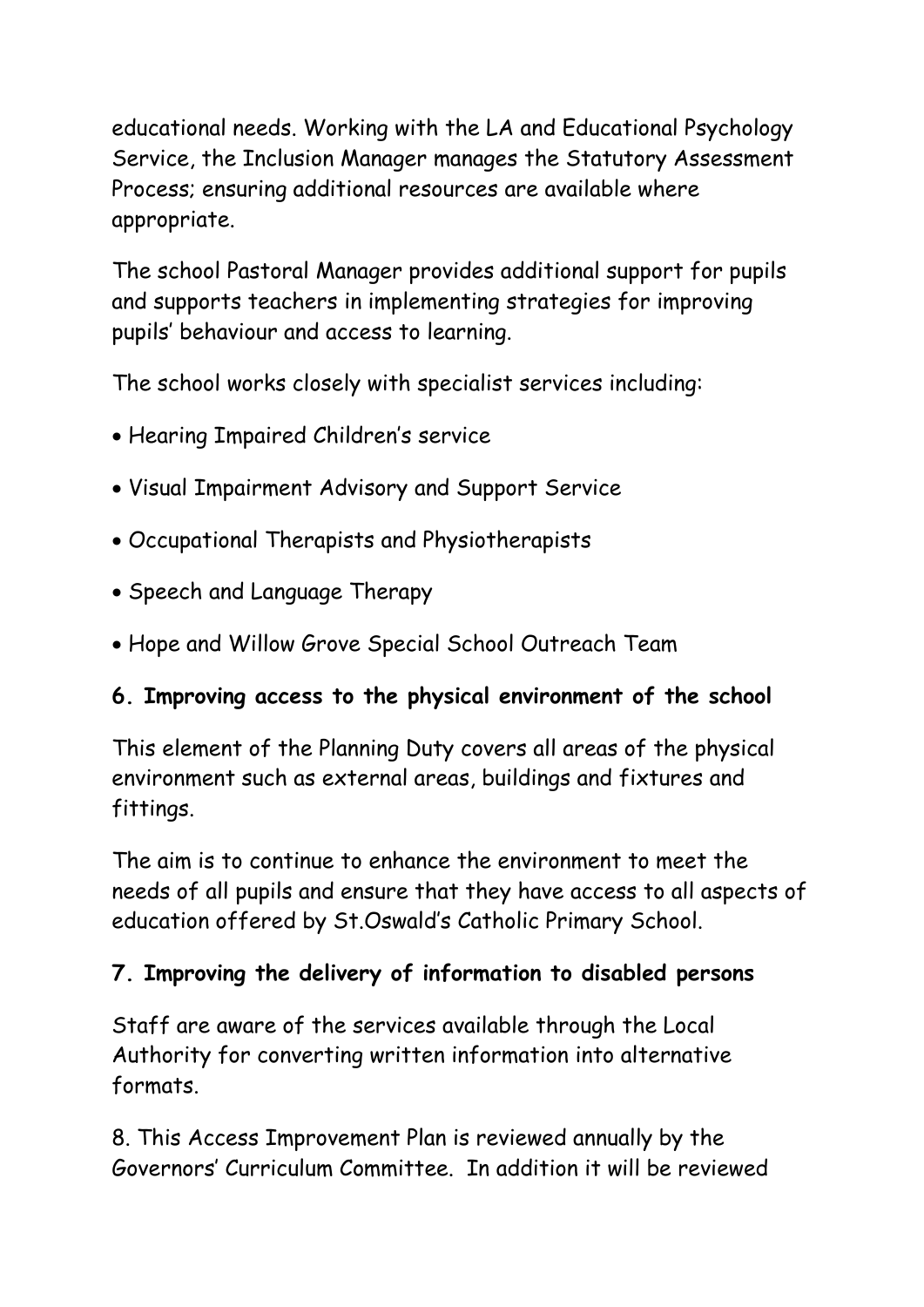three yearly by the Headteacher, Senior Leadership Team and Inclusion Manager following consultation with the larger school community, the Consultation committee, school council and questionnaires.

9. Information on how to view this plan is included in the Disability Equality Scheme and in the school prospectus and it is published on the school website under parent information.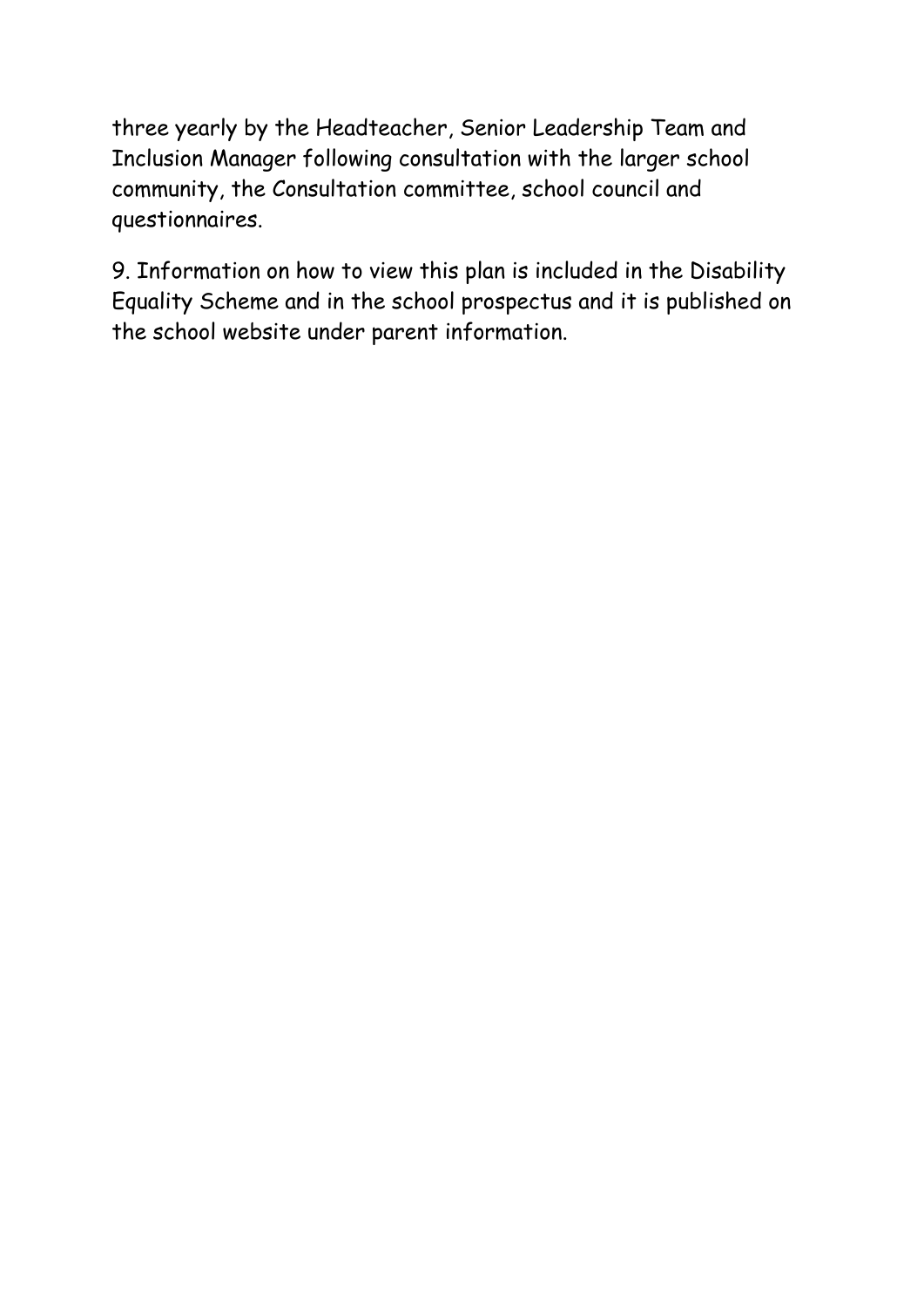| Priority                                                                                                            | Lead<br>Peop<br>le | <b>Strategy / Action</b>                                                                                    | <b>Resources</b>                                   | Time                  | Success Criteria                                                                                   |
|---------------------------------------------------------------------------------------------------------------------|--------------------|-------------------------------------------------------------------------------------------------------------|----------------------------------------------------|-----------------------|----------------------------------------------------------------------------------------------------|
| Maintain Safe<br>Access around<br>exterior of school                                                                | HTs/<br><b>SLT</b> | Ensure that pathways are kept clear.                                                                        | Cost included<br>grounds<br>maintenance<br>budget. | Ongoing               | Disabled people to<br>move around<br>exterior of school<br>unhindered.                             |
| Training for<br>teachers on<br>differentiating<br>the curriculum and<br>effective<br>communication<br>with parents. | HTs/<br>DH/I<br>M  | Staff training and meetings with parents<br>of SEN pupils arranged                                          | Training time<br>TA time<br>allocated              | In place &<br>ongoing | Increased access to<br>the curriculum<br>Needs of all learners<br>met<br>Parents fully<br>informed |
| Training for staff<br>on increasing<br>access to the<br>curriculum for<br>disabled pupils                           | HTs/<br>DH/I<br>M  | Staff training on<br>communication/interventions.<br>T/A courses on Autism and Transition to<br>High School | Training time<br>TA time<br>allocated              | In place &<br>ongoing | Increased access to<br>the curriculum<br>Needs of all learners<br>met                              |